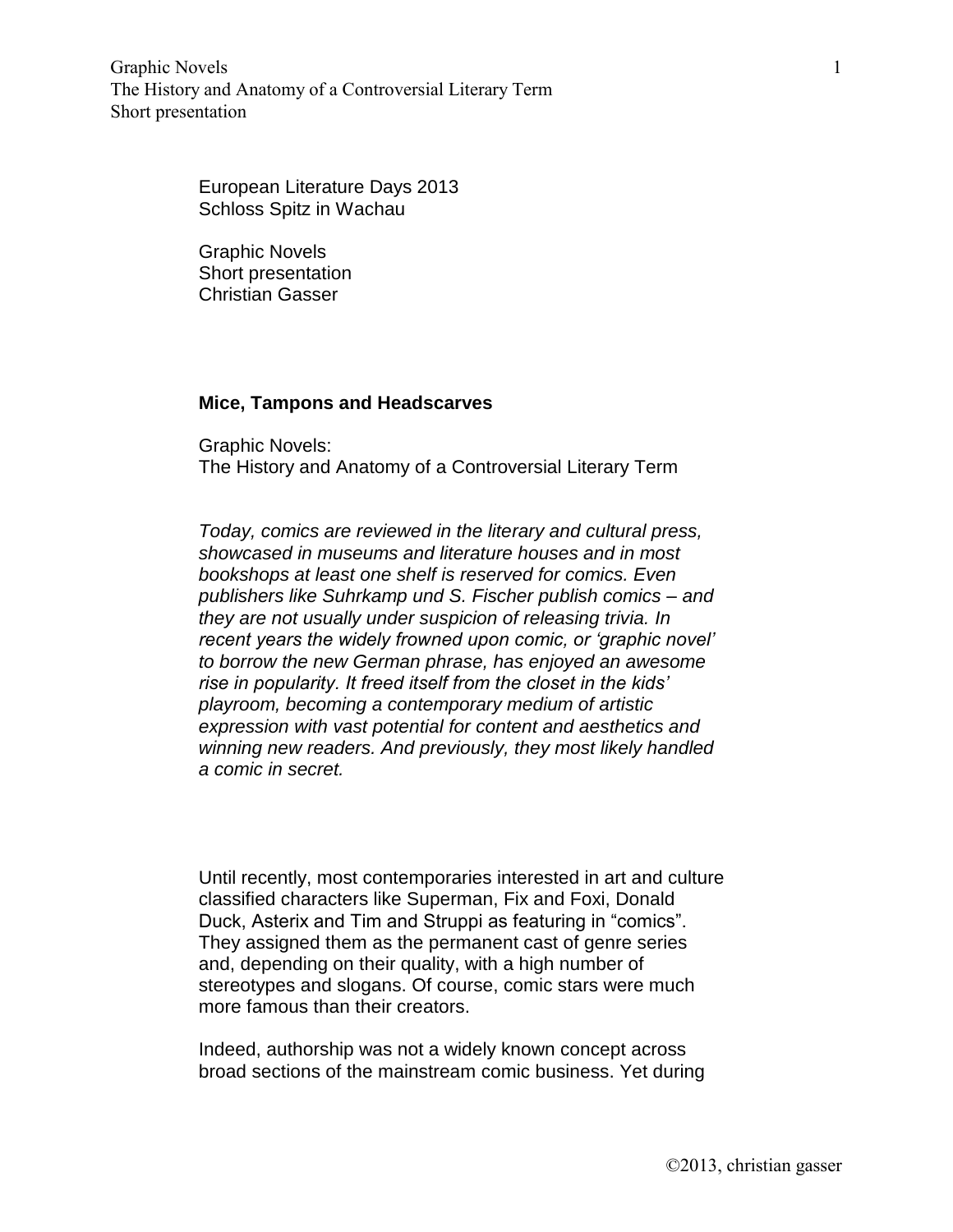the past 25 years or so, all this has changed. Suddenly, alongside the steady stream of new and run-of-the-mill Asterix and Superman adventures, comics appeared about growing up in Iran under the Ayatollahs, about Hiroshima and the Holocaust. Reportage emerged from the Gaza Strip and North Korea. Autobiographical everyday and biographical anecdotes, essayistic accounts and many more were also released. In literary terms, too, the comic's expressive powers potentially expanded thanks to the inclusion of sophisticated content, modern narrative techniques and individual illustration styles.

Many comic creators recognized that comics are not formulaic, serialized genre literature out of necessity, but an artistic form of expression that can adequately convey any content and message. And suddenly comics are no longer called comics but 'graphic novels'.

The term 'graphic novel' was coined by Will Eisner. In 1978, Eisner, the old master, published his first Jewish moral tales set in 1930s New York under the title "A Contract With God". He hoped his differentiation of 'graphic novel' from 'comic' would appeal to an adult readership who didn't care at all for superheroes, though potentially was open to non-comic sketches about Jewish culture, immigration and ethnic prejudices, or about personal and economic depression, love and heartache and also about God.

To this day, we still lack a precise and binding definition of the graphic novel. In simple terms, it can perhaps best be characterized as a non-serialized, yet closed story with a certain appeal of content, narrative and artistic quality. In particular, this genre is aimed at an adult audience. Additionally, most graphic novels are not created in classic teamwork involving a copywriter and illustrator, but are written and illustrated by a single author.

Previously, this was probably called the 'alternative comic' – analogous to the *cinema d'auteur*, 'author comics' or 'adult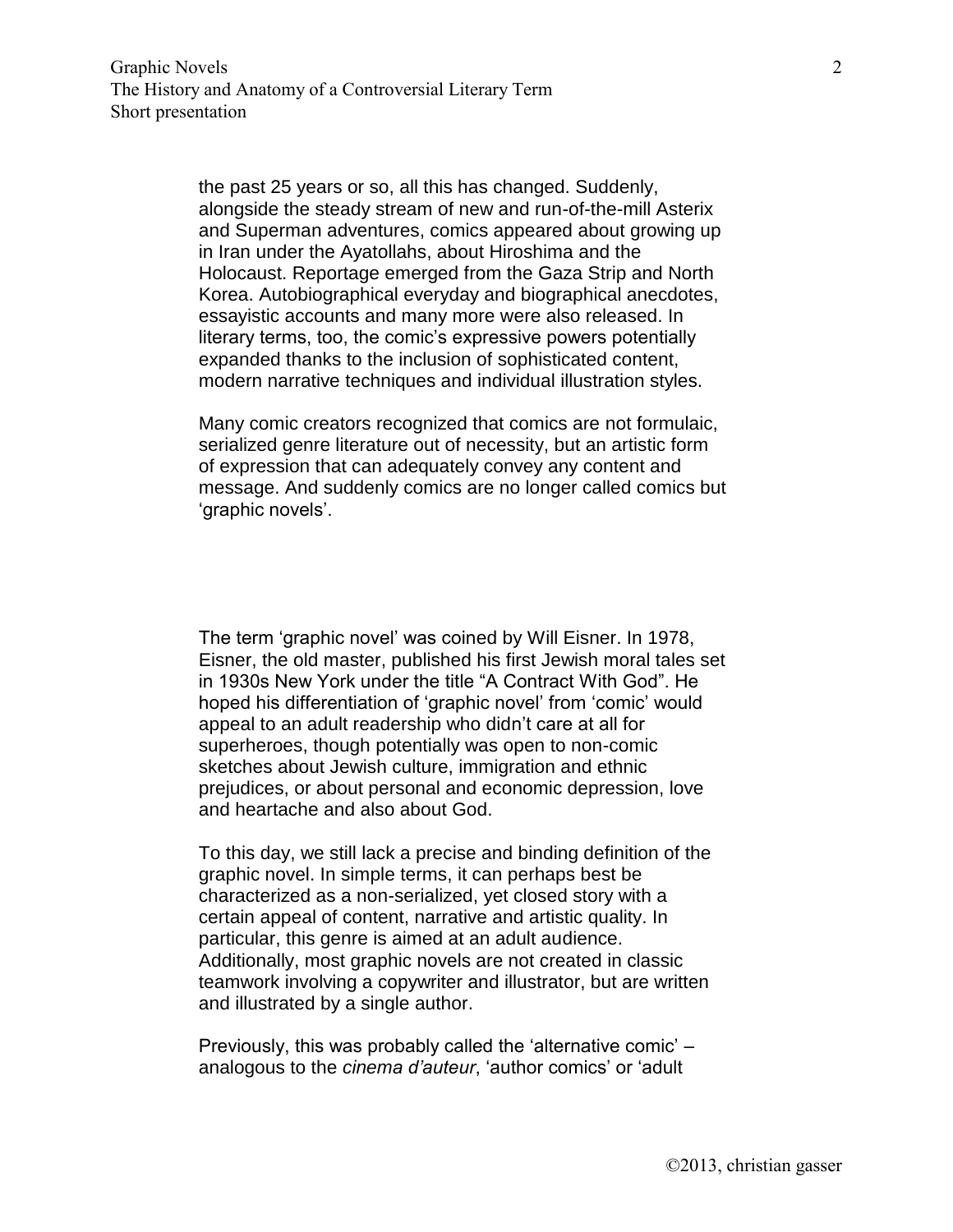comic'. Now, 'graphic novel' has taken over on a wide scale thanks especially to the media.

Even in France where the term *bande dessinée* (or illustrated comic strip) lacks any implied discriminatory comment on content like the word 'comic', it is becoming more and more common to use the term *roman graphique*.

'Graphic novel' is a highly controversial description in literary circles. But it turns out to be an ingenious marketing tool: anyone who regarded 'comics' as beneath their dignity can now read 'graphic novels'.

And so we've learned to live with this phrase ...

The debate about the sense and nonsense of this and other new generic terms is a sideshow. It is far more important that during the past 25 years the comic has undergone real change. It has opened up its content and aesthetics and now achieves things that nobody would have believed before. Defining the start of this trend is not easy. Obviously over the past 180 years of comic history since the Genevan pioneer Rodolphe Töpffer, fabulous artworks have repeatedly been created. However, to appreciate the situation today you have to identify the moment when not only the solitary artist, but also the protagonists of an entire literary scene took the step from service providers and publishing employees to self-confident authors.

This 'Big Bang' happened in the late 1960s in San Francisco's underground comix scene. In parallel to changes in society, artists such as Robert Crumb, Bill Griffith, Gilbert Shelton and S. Clay Wilson reinvented the comic: initially, they used it as a means of personal expression. They referred to the things that preoccupied their readers – sex, drugs, Rock 'n' Roll and politics. And they didn't shy away from making autobiographical revelations. This was all translated into an image language, which was more informal, wild, experimental and at times even more amateurish, than in mainstream comics. Therefore they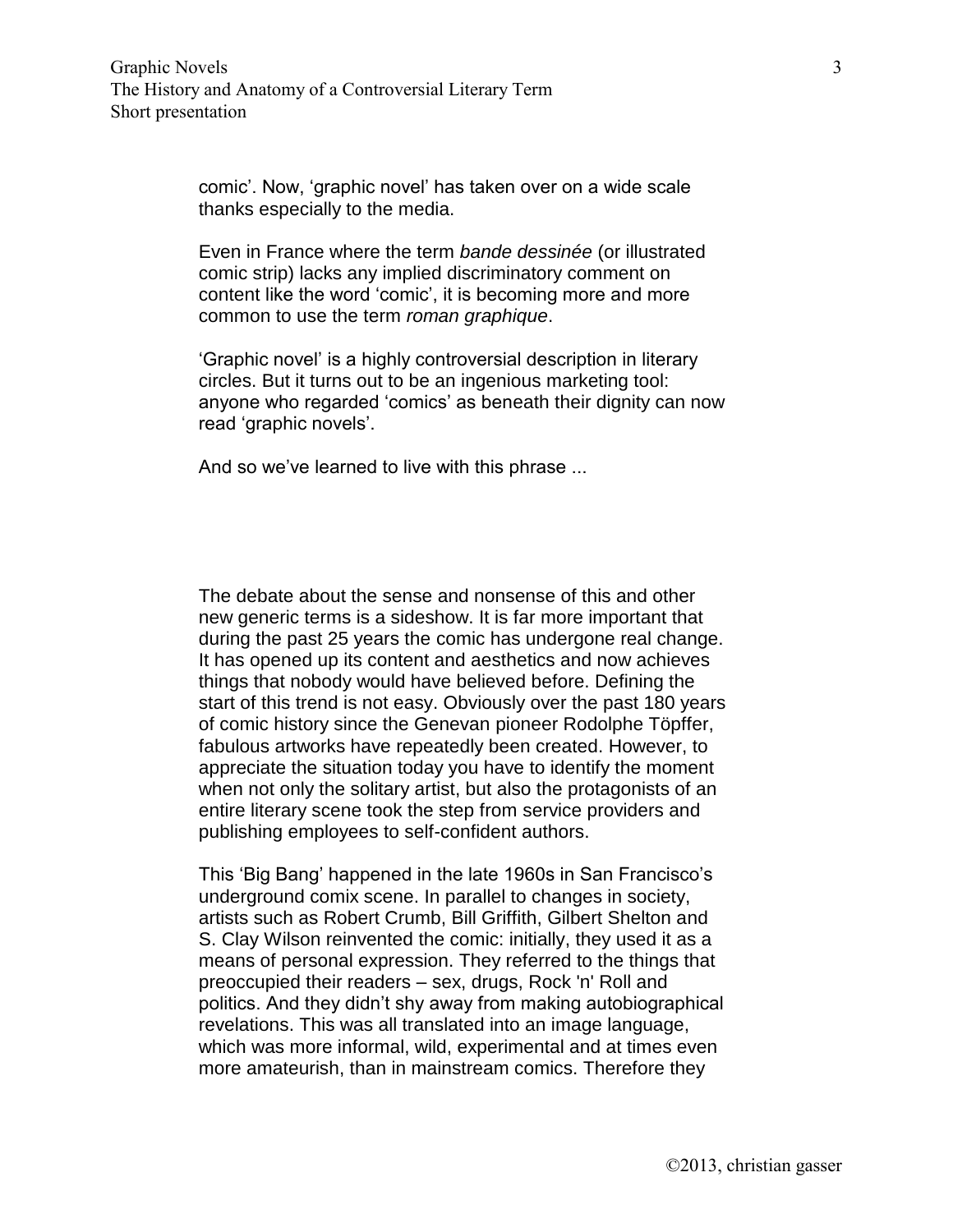proved that comics could also be different: more adult, subversive and more personal.

Robert Crumb, a master of narcissist shamelessness, is one of the key pioneers of autobiographical comics. Later, he was to play a decisive role in the development of the graphic novel.

Art Spiegelman also made a name for himself in the underground scene as an illustrator and author. When underground comix ran out of steam, he returned to New York and became a pivotal figure in the new mood of change.

In 1980, together with his French wife, Françoise Mouly, Art Spiegelman founded the comic magazine "Raw", which soon became legendary and a real trendsetter. "Raw" printed comics by modern European authors like Jacques Tardi, Lorenzo Mattotti or the Argentineans in exile Muñoz and Sampayo. It simultaneously surrounded itself with a crowd of a new generation of comic illustrators like Gary Panter, Charles Burns, Ben Katchor and later also Chris Ware. "Raw" caused a graphic revolution: "Raw" illustrators redefined the comic image on large-format pages, working experimentally and in the spirit of Punk.

Every "Raw" edition contained a small comic booklet – in each case a chapter from Art Spiegelman's comic novel "Maus". In "Maus" Spiegelman described the fate of his parents – Polish Jews – during the Nazi era. From the relatively untroubled 1930s to the shock of the German occupation of Poland, the pogroms, the ghetto, years as refugees – until Auschwitz and the tough reality of life after Auschwitz.

Spiegelman not only linked world history and personal history, but also past and present as well as his parent's fate with his own biography. He did so by reflecting on his shattered relationship with his father and the effects of the Holocaust on the survivors' children.

A comic about the Holocaust? In which the Jews are drawn as mice, the Germans as cats and the Poles as pigs? The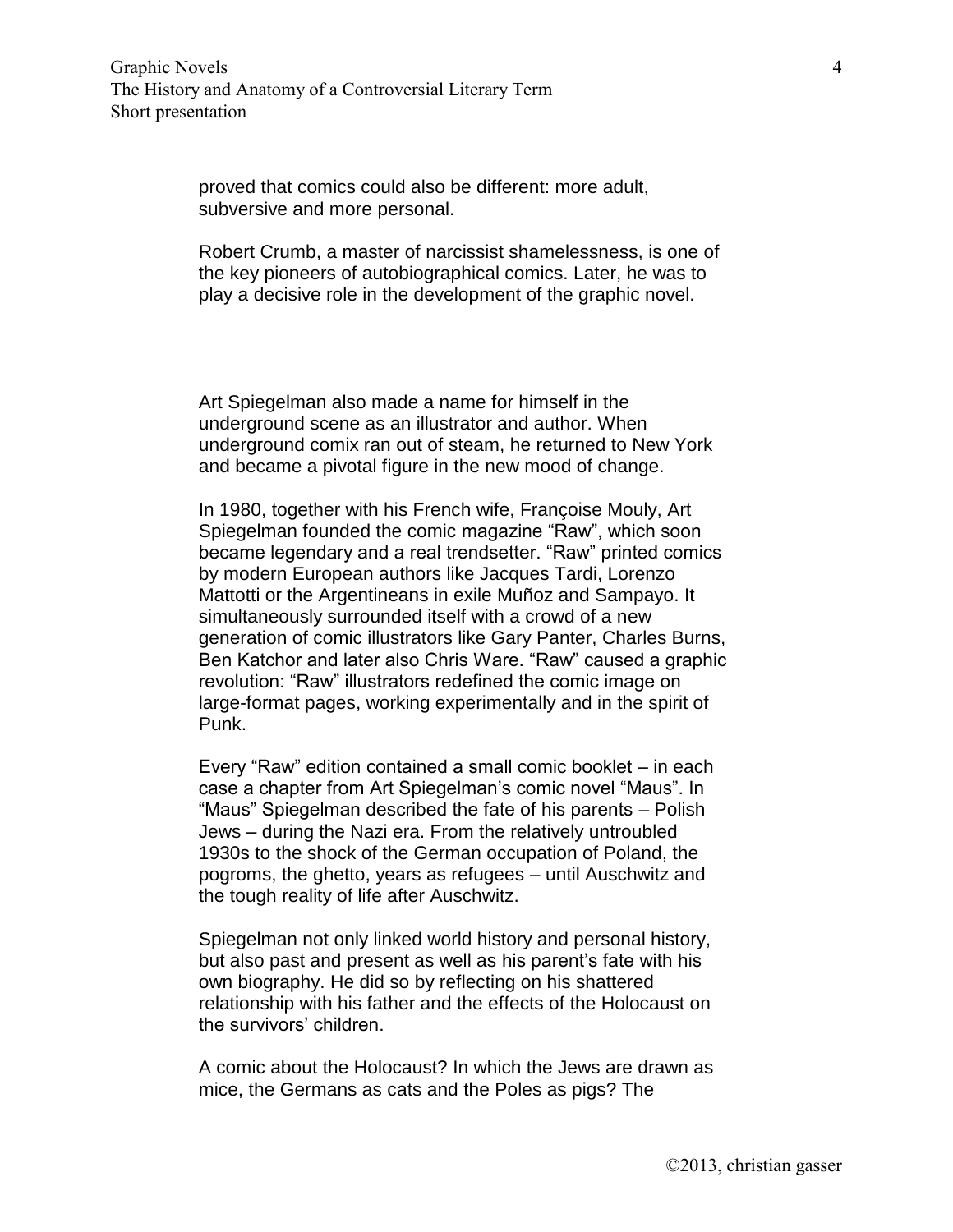undertaking seemed foolhardy, impossible even. When in 1991 Art Spiegelman released the concluding second volume of "Maus", he had proven that the comic is able adequately to process every subject, no matter how challenging and complex. "Maus" made it to the New York Times's bestseller list and into the Museum of Modern Art in New York. It was also awarded the Pulitzer Prize.

From 1981 a significant third position was the "Love and Rockets" comic book series by the Mexican-born brothers Gilbert and Jaime Hernandez. Mexican-American culture and strong women are the central focus. Gilbert portrays life in the fictional Central American village of Palomar. Palomar is firmly controlled by women, but its authentic culture is about to be overtaken by the North American way of life. Jaime Hernandez on the other hand recounts growing up and growing old in the Latino and Punk subculture of Los Angeles, focusing on two young Latina girls, Maggie and Hopey, as the central characters of his stories.

"Love and Rockets" was quite different to anything that American comics had to offer at the time. It was authentic, true to life, sensuous, wonderfully illustrated, with narratives that revealed Latin American verve and love of spinning a yarn – and surprisingly successful.

In Europe, too, the *bande dessinée* freed itself from the rigid 44-colour page scheme of a short serialized episode. During the 1970s the French magazine ("à suivre") launched the comic novel or *Roman BD*. Usually, this was much longer, often black and white and always influenced by the signature of a single *auteur*. In the case of Hugo Pratt's "Corto Maltese" and "Alack Sinner" by Muñoz/Sampayo, the series idea was kept alive with the recurring main character. But Jacques Tardi, the most famous and most successful French comic novelists, also broke away in his historic novels from the compulsion to produce comic series. His uncompromising stories about the trauma of the First World War and the Paris commune landed him bestsellers with his editions running into six digits.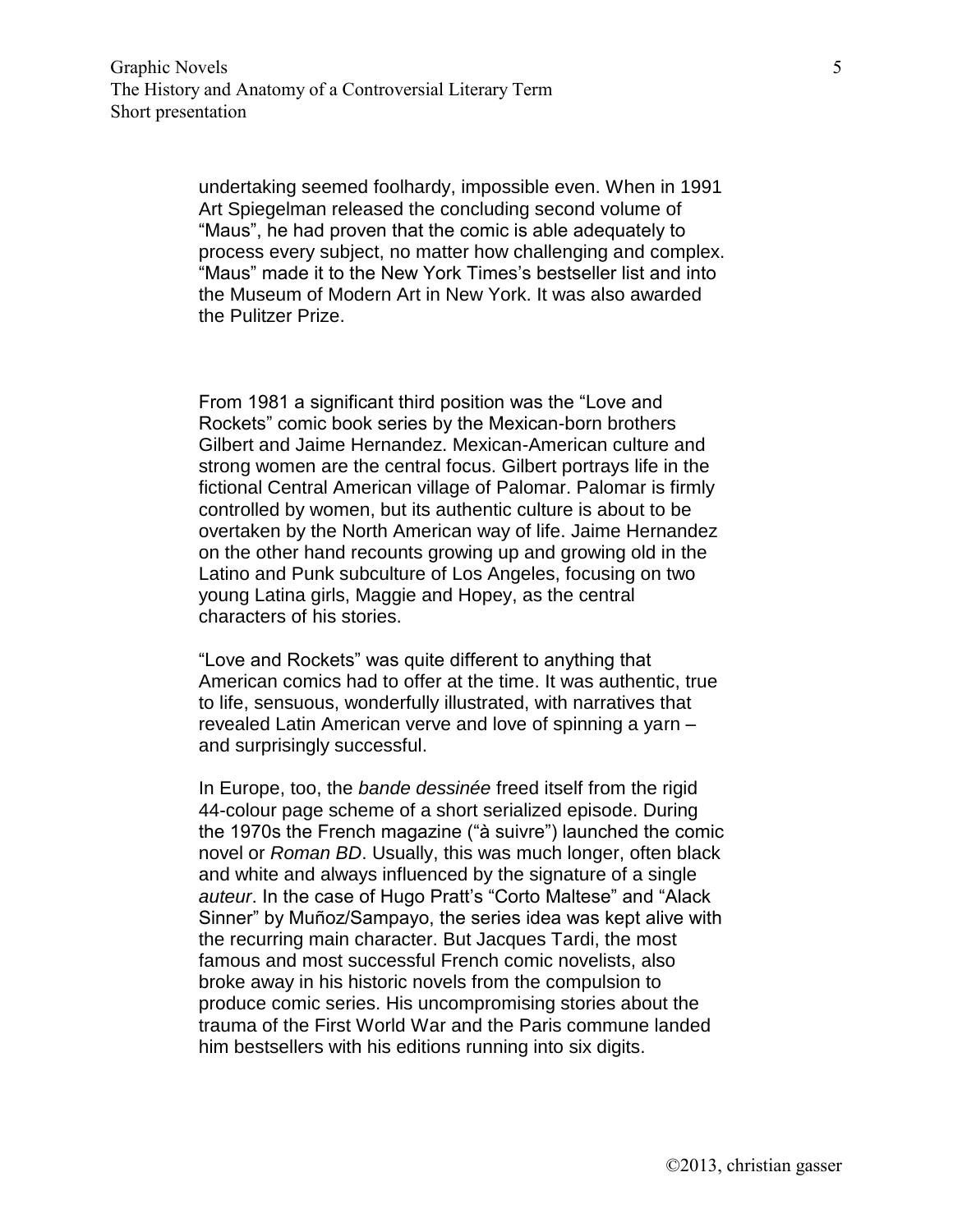"Raw", "Maus", "Love and Rockets" and the *roman BD* were alternatives both to the overpowering mainstream comic as well as the outdated underground comix. They encouraged many illustrators to consider themselves as authors and to use material based on their personal stories rooted in everyday topics or associated with their own culture.

Hence in the 1980s and 1990s the "alternative" or "independent" comic scene emerged, which set up its own structures: independent publishing houses and magazines, as well as independent festivals. In Switzerland, for example, in 1980 the Verlag Edition Moderne was founded, followed in 1984 by the magazine STRAPAZIN and in 1991 the Fumetto Comix-Festival was held in Lucerne.

However, the most influential publishing launch was in 1990 in Paris when six comic authors set up their own publishing house, L'Association. Their early publications already highlighted that they had nothing to do with the commercial *bande dessinée*: their books were small, with a sober design and black and white. L'Association also emphasized literary sophistication of content, dispensing with series and genre stories and focusing instead on personal and idiosyncratic aspects. In doing so, L'Association newly defined the author comic for contemporary literature.

L'Association won back many adult and educated readers who had turned away from the comic. Their stories also appealed to female readers, who previously had not felt entirely at home in the male-dominated comic worlds, yet now increasingly began to illustrate comics. The success was a vindication for L'Association – it became a model for numerous publishing houses around the world.

How does one best differentiate from the mainstream – from superheroes, adventurers, fantasy, funny animals and tame humour? The answer is to concentrate on the things that are as small, most unique and unmistakeable as possible – preferably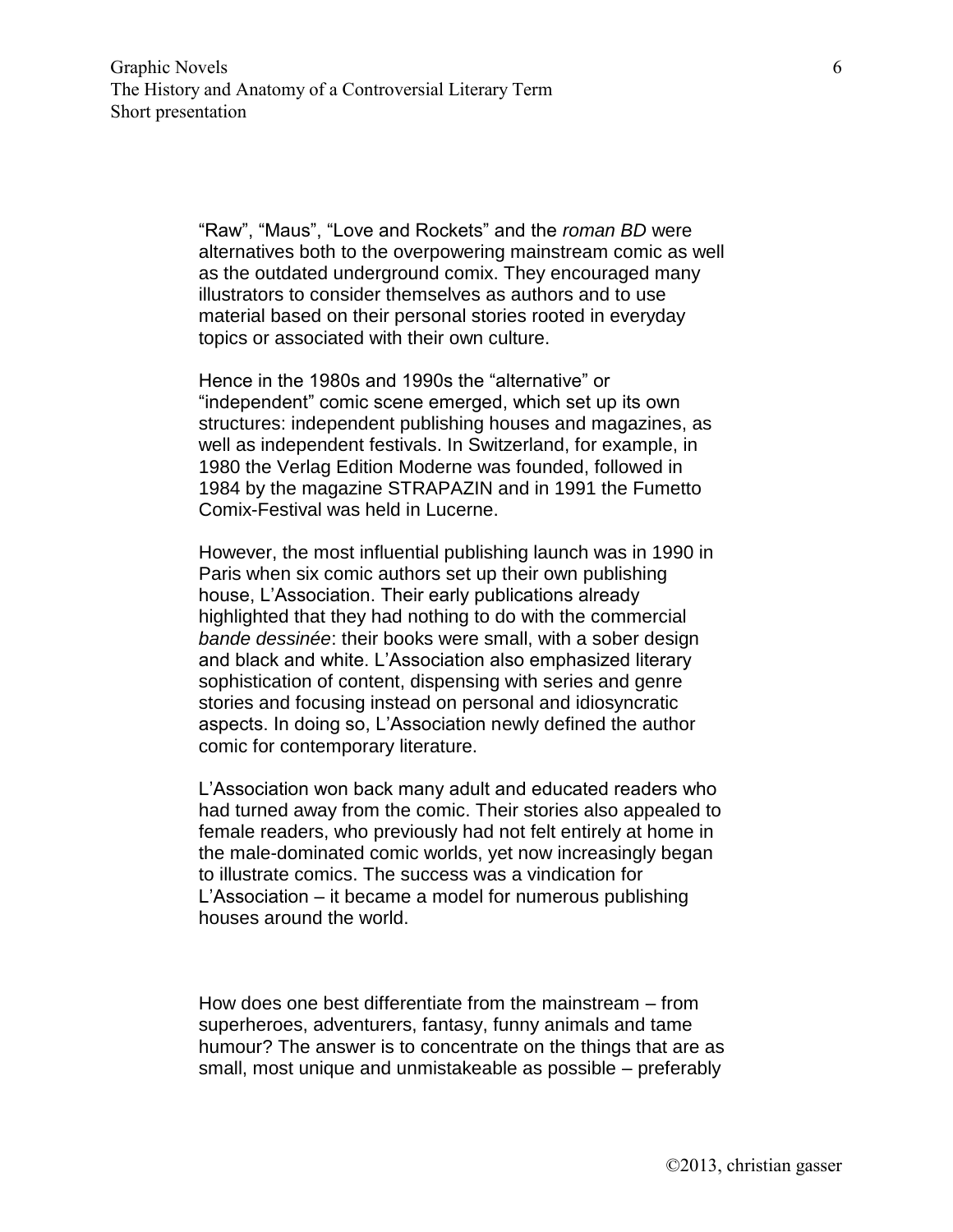on one's personal life. In about 1990 autobiography became symbolic for the independent comic scene.

That's not surprising any longer: there is no greater contrast to superheroes and sword-swinging fantasy warriors than everyday explorers like, for example, the French Canadian Julie Doucet who fights it out with unreliable tampons, empty beer bottles and vacant and disaffected boys.

But it isn't quite so easy processing your own biography so outsiders can enjoy reading it. Autobiography also froze to a genre when more and more navel-gazing mundane banalities from would-be adolescent young men with ambitions for this *metier* crowded the market.

Their renaissance started when authors put their biographies into wider contexts, as Art Spiegelman had already demonstrated in "Maus". Take for example David B., one of the founders of L'Association. In "Die heilige Krankheit", he describes growing up in the shadow of his older brother's epilepsy.

"Die heilige Krankheit" is incredibly multi-faceted. There is the family story: David B. relentlessly describes the devastating impact of epilepsy on everyday family life. Then there is the personal story: David B. describes the influence of the illness on his genesis as an artist. And there is also contemporary history: David B. grants an informative insight into the spiritual confusions of the 1970s. To heal their son the parents sought help from all manner of plausible and unlikely esoteric therapists and gurus, whose curious worldviews David B. translates into impressive scenes.

David B. for his part discovered the Iranian Marjane Satrapi living in France. In "Persepolis" she described growing up in Iran under the Ayatollahs. She therefore highlighted the tension of the era: in the context of the antagonisms between the Christian and Islamic world, this personal insight into recent Iranian history blossomed into an international bestseller running into millions. "Persepolis" was the graphic novel's breakthrough to a new mass audience.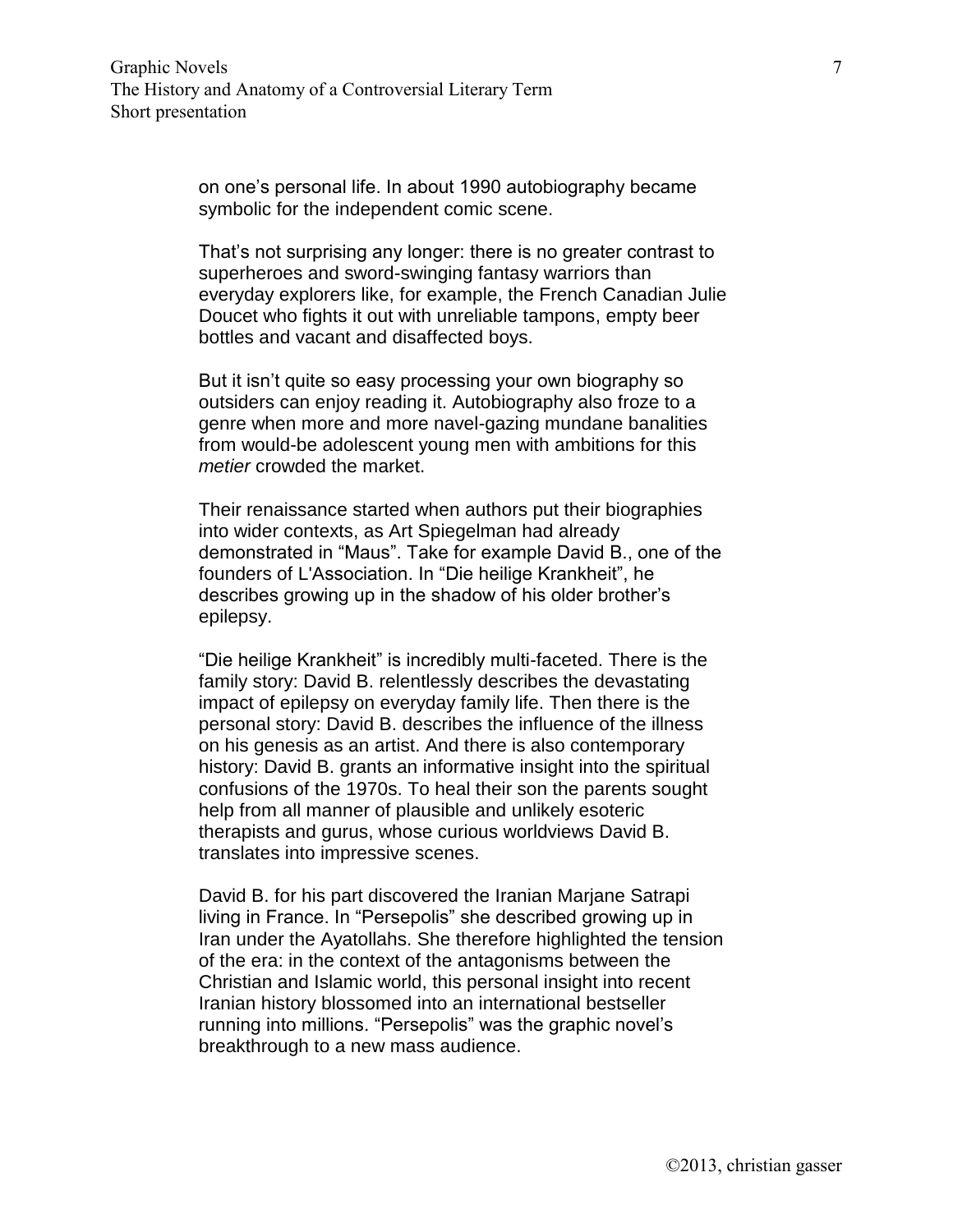Joe Sacco chose a different route to assess reality. A journalist by profession, Sacco's several hundred pages of high-impact reportages about the Middle East conflict or Civil War in the former Yugoslavia brought to life events in an original way. He won acclaim well beyond the comic scene.

Even if the comics relating to contemporary affairs attracted special attention, the fictional comic also enjoyed a longer-term expansion of its potential. The most impressive example of this is Chris Ware's personally influenced "Jimmy Corrigan".

In "Jimmy Corrigan", Ware describes little more than the first and only weekend, which the almost 30-something, lonely and frustrated office worker Jimmy Corrigan spends with his father. The father had left his wife and child shortly after his son's birth.

Almost nothing happens during this encounter. But the actual events are less crucial than the emotions that Chris Ware dissects with almost painful precision. The moods are also important – the emptiness and alienation between two individuals, who attempt to communicate, yet fail to reach each other. Ware's clinically hygienic image language reinforces the vacancy and the silence. However, emotions ferment beneath this pedantic surface – they are deep, raw, oppressive and brutal.

Instead of staging the dynamic climax of each action, as in most comics, Chris Ware exposes the aspects, which normally get lost in the white margin between the individual images.

Chris Ware set the standard with "Jimmy Corrigan", both formally and as regards content, as a narrator and as a designer. He expanded and revolutionized the possibilities of comic-book expression, thus decisively contributing to the comic being taken more seriously as a literary genre today than ever before.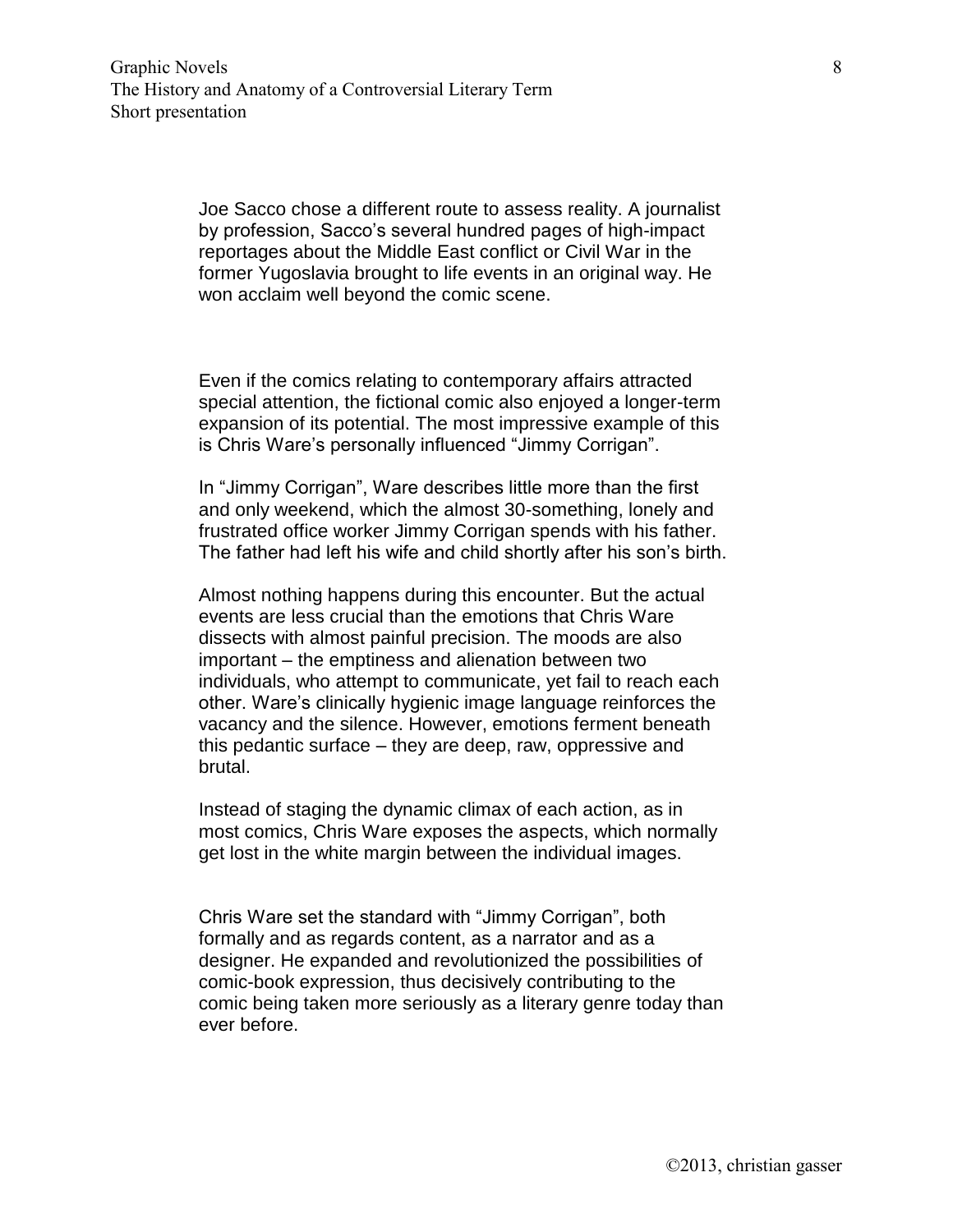Graphic Novels The History and Anatomy of a Controversial Literary Term Short presentation

## **A golden age**

Even comic-resistant German literary reviews could no longer ignore the plethora of relevant content and first-rate artistic and narrated comics published after 2000. This was especially obvious given the maturity of an independent and by now also internationally recognized comic scene in German-speaking countries.

Of course, to this day the graphic novel thrives on the charm of the new and unusual. The success of "Persepolis" or Joe Sacco's reports is not only based on their qualities, but also on the fact that they convey serious subjects in illustrated image sequences that only shortly before were generally maligned as childish and trivial.

Hype is mostly short-lived and the fuss surrounding the graphic novel will also calm down. This is desirable because the present exuberance leads many publishers and critics to treat graphic novels too generously, publishing the works with loud fanfares. If these were prose creations or films they would scarcely be noticed or even receive scathing reviews. Many publishers venturing into this new market segment still have plenty to learn.

A comic is not automatically good because it deals with an important subject and is longer than 48 pages. Too many graphic novels are also published whose authors and illustrators have quite clearly hardly thought about the unique qualities of comic language. Lots of small image boxes on a single page by no means make a comic out of an illustrated sequence.

However, the positive sides of this hype are far more important. Twenty years ago "Maus" was an anomaly – nowadays such themes and aspirations about quality are the norm. Authors and illustrators have a genuine choice between genre and author comics. And because creative artists usually prefer to narrate their own stories, the traditional series are as trivial now as they rarely were before.